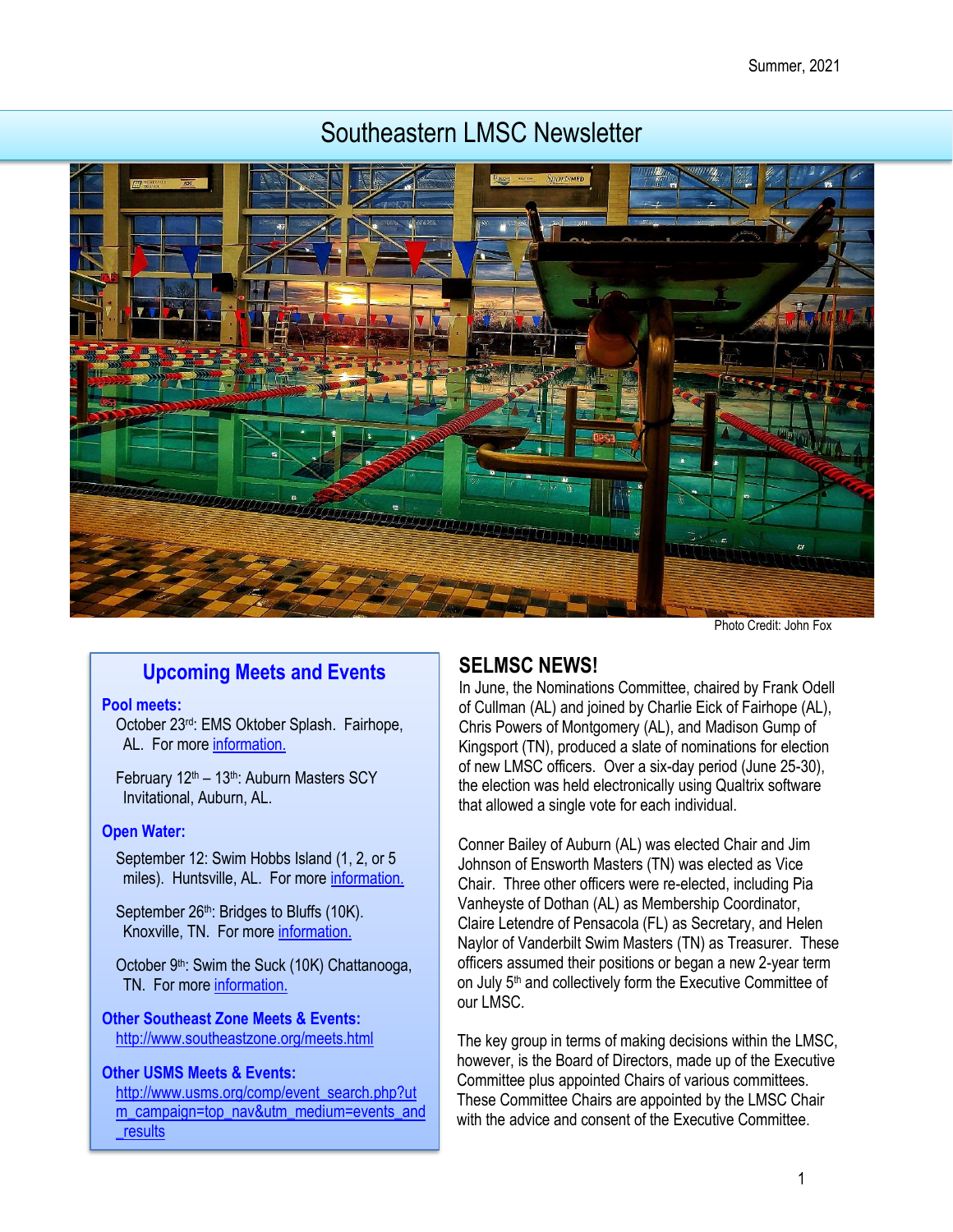As with our LMSC officers, our Committee Chairs include some new faces and some people continuing to serve. New faces include John Fox of Huntsville (AL), who is our new Competition Committee Chair responsible for sanctioning and recognizing pool, open water, and other events (e.g., clinics), and Karah Nazor of Chattanooga (TN) as Open Water Chair. Cheryl Corvo of Fairhope (AL) returns as Fitness Chair as does Rich Schumacher of Knoxville (TN) as Top Ten, Frank Odell of Cullman (AL) as Officials Chair, and Barbara Calhoun of Nashville (TN) as Communications/Editor/Webmaster. The Board meets quarterly by conference call or Zoom.

The new officers extended a big THANK YOU to our out-going LMSC President, Michelle Smith of Fairhope (AL), who ran for, and was elected to, the position of Vice-President, but stepped up to the plate and did a great job when the Presidency became vacant in the middle of her term – she kept the Board and the LMSC moving forward even as we dealt with COVID.

The US Masters Swimming Annual Meeting, to be held in late September, will be virtual again this year.

# **WORKOUT**

**For those of you who would really like to do a workout, but are short on imagination, please remember that Wito Vanheyste has graciously provided us with numerous [workout ideas.](https://www.southeasternlmsc.com/more.cfm?artid=11795&pagetitle=Documents) Note that they are presented in pairs so if you want to workout with a friend who is slightly faster/slower, you'll be able to swim together. Here is one that focuses on breaststroke and backstroke, and some speed (from page 1 of the 2900-3500 SCY set).**

Warm-Up: 900 SKP (300 Swim-300 Kick-300 Pull) 8x75 on 1:30

#1-4: 50 Back / 25 Breast

#5-8: 25 Back / 50 Breast

100 Pull

16 x 25 on :45 alternating 2 backstroke; 2 breastroke Backstroke: hard pushoff. Surface at first white mark with 3 fast strokes

Breaststroke: 2 underwater pullouts

16 x 25 on :45 WITH FINS alternating 2 backstroke; 2 breastroke

Backstroke: Work the underwater kick. Surface at second white mark

Breaststroke: Pull with flutter kick (no underwater pullout). Try for maximum # of strokes.

#### 100 Pull

2 x 100 broken on 4:00 (5 seconds after each 25 #1: backstroke #2: breaststroke

Cooldown: 300 choice

**Total: 3000 yards**

Warm-Up: 600 SKP (200 Swim-200 Kick-200 Pull) 8x50 on 1:30

- #1-4: 25 Back / 25 Breast
- #5-8: 25 Breast / 25 Back

50 Pull

- 16 x 25 on :45 alternating 2 backstroke; 2 breastroke Backstroke: hard pushoff. Surface at first white mark with 3 fast strokes Breaststroke: 2 underwater pullouts
	-
- 16 x 25 on :45 WITH FINS alternating 2 backstroke; 2 breastroke

Backstroke: Work the underwater kick. Surface at second white mark

Breaststroke: Pull with flutter kick (no underwater pullout). Try for maximum # of strokes.

### 50 Pull

- 2 x 75 broken on 4:00 (5 seconds after each 25 #1: backstroke #2: breaststroke
- Cooldown: 150 choice

#### **Total: 2200 yards**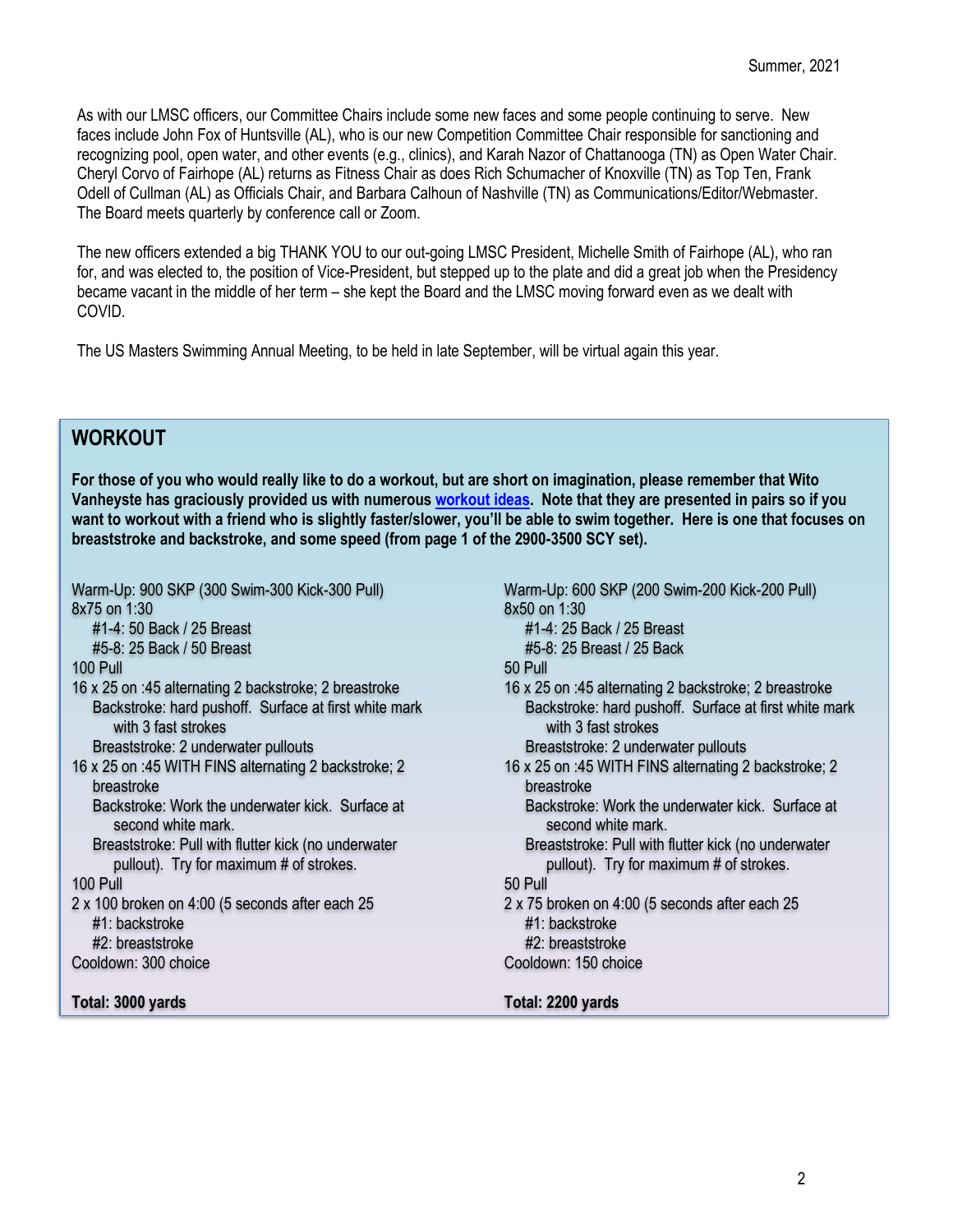### **AUBURN MASTERS SCY INVITATIONAL FEBRUARY 12-13, 2022**

For 23 years, between 1998 and 2020, Auburn Masters hosted a SCY Invitational at the Aquatics Center of Auburn University, one of the nation's fastest pools. The pool has hosted three NCAA Division I Swimming and Diving National Championships, two U.S. Opens, plus SEC championships (most recently in 2020).

Over the years the Auburn Masters meet attracted upwards of 200 swimmers, with many coming back year after year. We were unable to hold our meet in 2021 due to COVID, but are planning on hosting the 24<sup>th</sup> SCY Invitational the weekend of February 12-13, 2022. We will open registration in early December once we are certain the Delta variant has passed, no other variants have emerged, and we can safely host a meet.

Our meet starts off Saturday morning with the 1650; first splash is tentatively scheduled for the reasonably civilized hour of 10:45 a.m. The main session will start off at 1:15 p.m. and normally wraps up before 5:00 p.m. Sunday starts off at 9:30 a.m. with the 500, with the second event of the day starting about an hour later. This means those not doing the 500 can sleep in a little and warm up while the 500 is taking place. (The meet director is not a morning person and designed the meet for others who like to greet the day gradually.)

Sunday swimming usually wraps up before 2:00 p.m. with the award of individual high point trophies and team trophies for large, medium, and small teams. The host team is not a contender for team trophies, but visitors should know that our coaches here at Auburn have a training plan to have our swimmers in peak form for this February meet. So come ready to race!

Conner Bailey Meet Director

# **Meet Your Board:**

**Conner Bailey (Chair):** Conner is honored to have been elected to serve as LMSC Chair. For many years he has served as Sanctions Chair for our LMSC, which has provided him the opportunity to interact with teams from Kingsport, TN to Pensacola, FL. During the past 33 years, he has swum in SCY, SCM, LC, and OW Masters events all over our LMSC and has been meet director for the Auburn Masters SCY Invitational since its inception in 1998. He values equally all USMS swimmers whether they compete or swim simply for the joy of swimming for fitness with others.

**Jim Johnson (Vice Chair):** Jim is excited to serve as Vice Chair assisting the Chair and learning about the governance of USMS. He has been swimming competitively since age 5 as a summer league swimmer, walk-on college swimmer, post grad swimmer at Nashville Aquatic Center and Bolles while in med school and residency, and Masters swimmer since age 25 (29 years as a masters swimmer)! He coached Olympians at Bolles and Stanford and has served as a team doctor for the USA Swimming National Team since 2001, including being a USA Swimming Olympic Team Physician in 2004. Jim loves swimming and hopes to see a quick return to competition in 2021-22! He swims at Ensworth (in Nashville) and is passionate about training hard and maintainIng training speed and volume even in his 50's! He is honored to serve!

**Claire Letendre (Secretary):** Claire has been swimming since she was very young. Her parents met through USMS and her first time in the water was at a Master's swim meet at the ripe old age of four weeks. She swam competitively for the Parkway Swim Club in St. Louis, and then for Eastern Michigan University. Her college events were the mile, 200 Fly and 400 IM. As a Master's swimmer, she has retired the 200 fly and 400 IM.